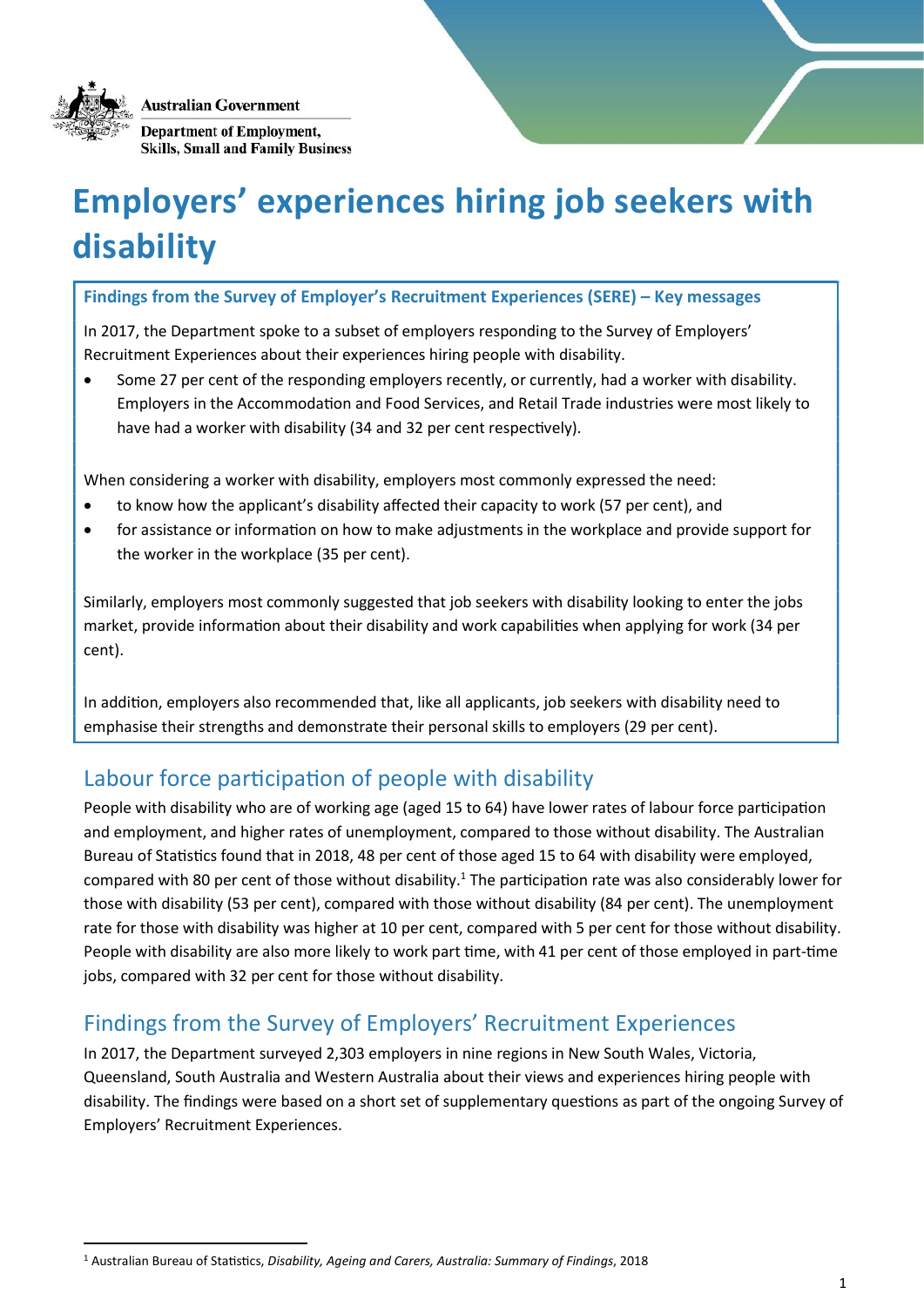While the sample of employers for these supplementary questions was not designed to be statistically representative, to the best of their knowledge, 27 per cent of surveyed employers had someone with disability currently or formerly working in their business.

As shown in Figure 1, employers in the Accommodation and Food Services industry most commonly reported having a worker with disability (34 per cent), followed by Retail Trade (32 per cent), and Health Care and Social Assistance (30 per cent).





Of the five states surveyed, employers in Victoria were most likely to have, or had, workers with disability (32 per cent). Employers in Western Australia and South Australia were least likely (24 and 25 per cent respectively). See Figure 2.



Figure 2. Employers who had workers with disability in the last 5 years, by state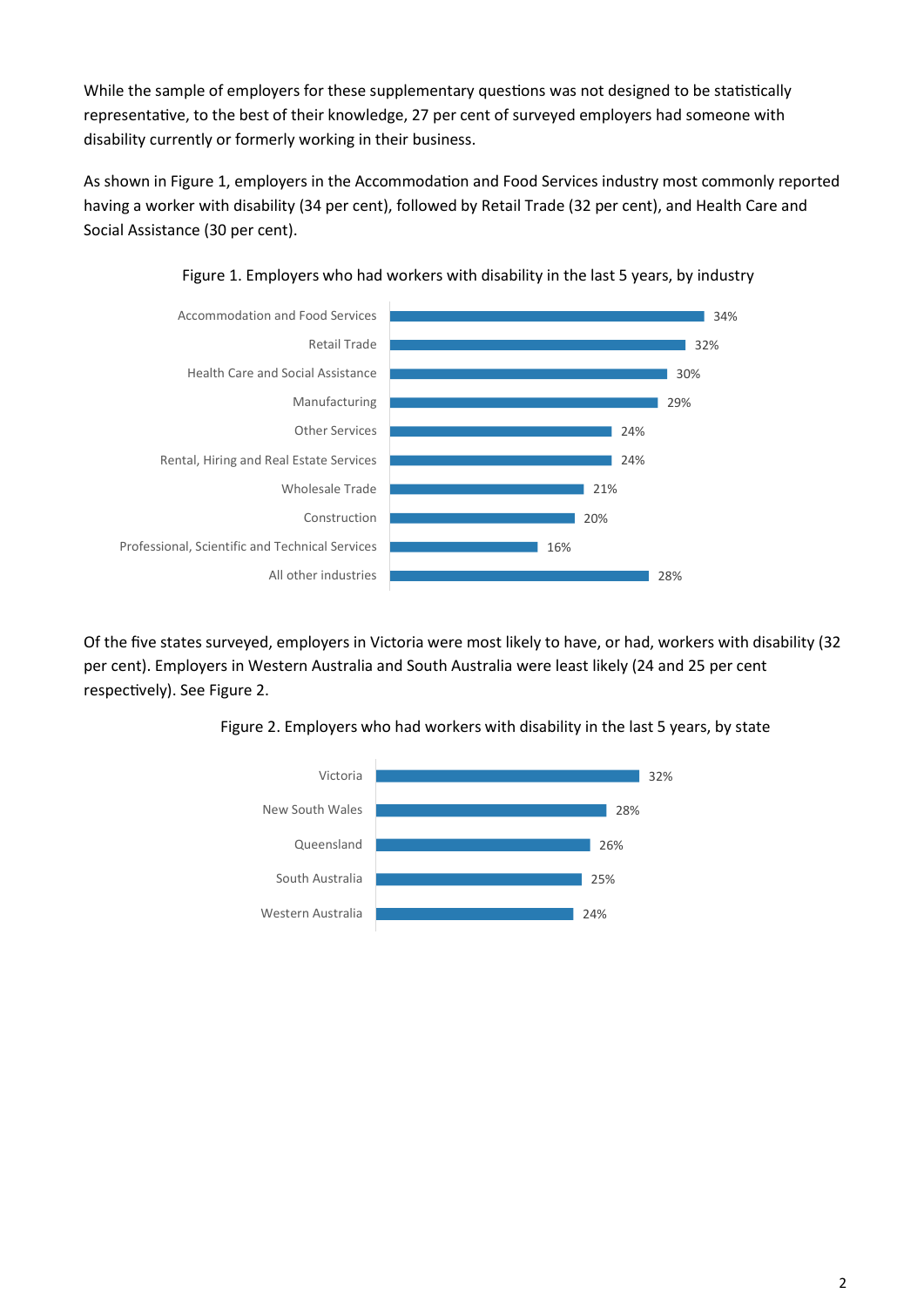## What employers need when hiring job seekers with disability

The survey asked employers "What information or assistance would have been most useful when you were considering taking on a worker with a disability?" Employers most commonly stated that information on the nature of an applicant's disability and their work capabilities would be most useful (57 per cent). See Figure 3.



Figure 3. What employers need when hiring job seekers with disability

Many of these employers also emphasised the importance of disclosing the disability during the job application/interview process. Some employers suggested a work trial to help ascertain the applicant's abilities and workplace requirements.

'I think them being upfront with you straight off the bat, and then being upfront with how potentially it might affect them in the workplace'

Employer in Accommodation and Food Services, Queensland

Some 35 per cent recommended that assistance or information on how to make adjustments in the workplace, and provide support for the worker would be particularly useful.

'The agency gave all the information to the employer from the outset. Information on what adjustments are required is useful'

Employer in Retail, New South Wales

### Employers' advice for job seekers with disability

The survey also asked employers "What advice would you give to a job seeker with a disability looking to enter the jobs market?" As shown in Figure 4, employers most commonly suggested that applicants inform employers about their disability and work capabilities (34 per cent).

### 'You need to show what you're capable of... businesses are there to help and work around limitations if necessary'

#### Employer in Wholesale Trade, Queensland

Figure 4. Employers' advice for job seekers with disability looking to enter the jobs market

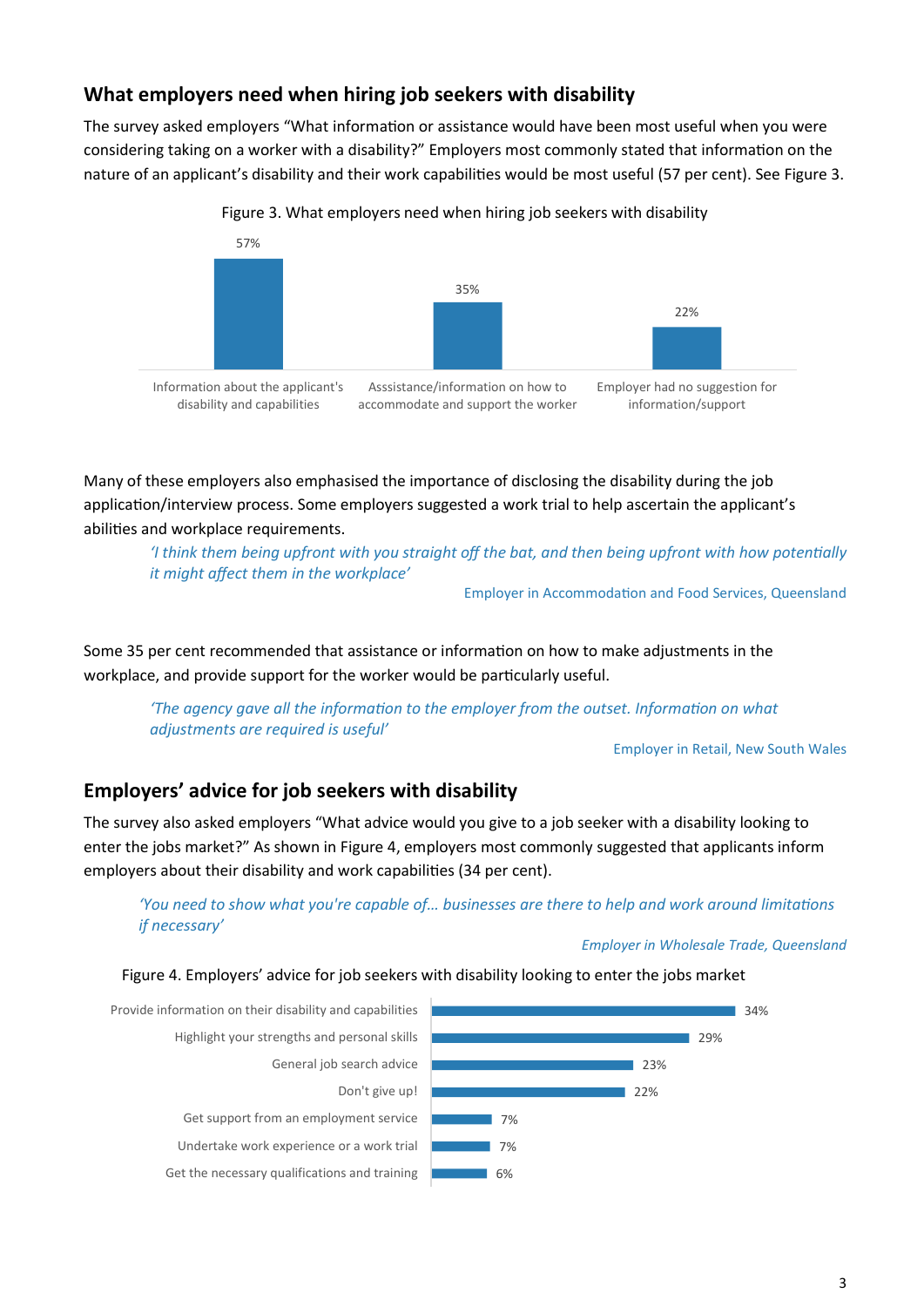Some 29 per cent recommended that, like all applicants, job seekers with disability emphasise their strengths and demonstrate their personal skills to employers, such as work ethic, reliability and enthusiasm.

'Focus on the positives and have a good referee that can vouch for your abilities'

#### Employer in Education, South Australia

Some 23 per cent of employers provided job search advice, such as how to find jobs, including the importance of approaching employers in person; how to apply for jobs; and the need to look for jobs that are realistic and attainable.

'Show an interest and approach the employer. Chances are that even if there are no spots available today, the employer will remember that you made an effort and keep you in mind for next time' Employer in Accommodation and Food Services, New South Wales

Around 22 per cent of employers acknowledged the barriers faced by job seekers with disability, particularly the reluctance on the part of some employers to take them on. They stressed that job seekers should look beyond any initial setbacks, keep refining their job search skills, and recognise that many employers will give them a chance.

### 'Don't give up! Keep applying, because you will eventually find an employer who is willing to embrace you for who you are'

#### Employer in Health, New South Wales

Additional recommendations included job seekers approach appropriate employment services for support. Employers said they not only will help them find work, they will also assist the job seeker and employer make the necessary adjustments for the job and help through the transition to work.

'Sign up with Disability Employment Service. This is how we found the worker with disability and it worked out well'

#### Employer in EducaƟon, Western Australia

A number of employers suggested that a work trial would be a good way for job seekers with disability to get to see if a job suits them, and to get a foot in the door. Employers said it would not only help them to get to know the job and the workplace culture, it would be a great opportunity to demonstrate their abilities and enthusiasm.

'Do a day of watching what the job entails with another worker. Look at the job requirements and make sure you are suitable to complete most if not all'

Employer in Manufacturing, Victoria